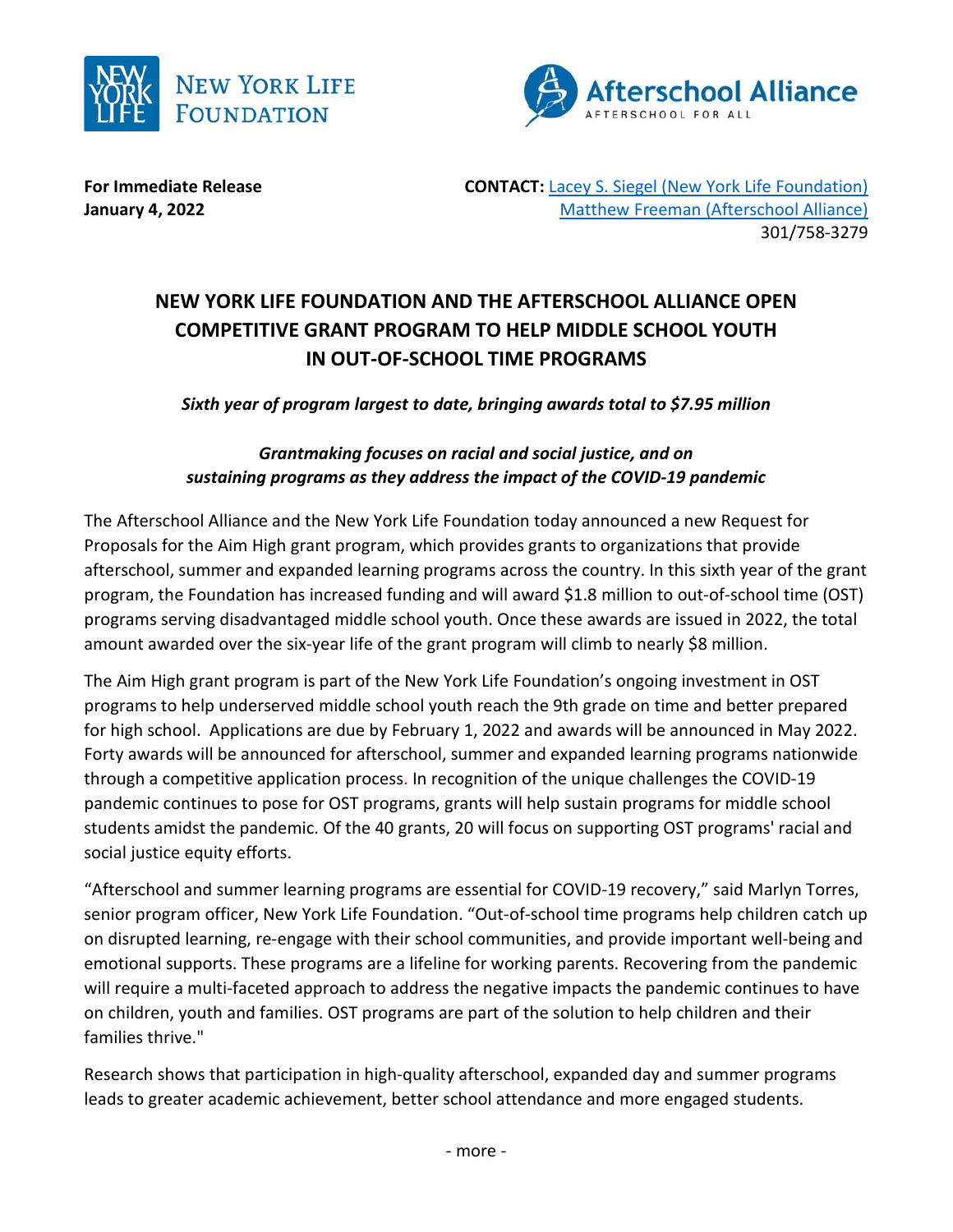In response to the challenges the pandemic and ongoing need to support racial and social justice efforts, the Foundation increased the overall Aim High program budget by 22% and established a permanent grant category to support OST programs' efforts around racial and social justice efforts.

The Aim High grant categories are:

- Ten grants of \$50,000 per year over the span of two years (for a total award of \$100,000) will go to OST programs with annual program budgets of \$250,000 or more and annual organizational budgets of \$500,000 or more.
- Ten grants of \$25,000 per year over the span of two years (for a total award of \$50,000) will go to OST programs with annual organizational budgets of \$250,000 or more.
- Twenty awards of \$15,000 over one year will go to OST programs with annual organizational budgets of \$150,000 or more with a focus on supporting programs in their efforts around advancing racial equity and social justice.

The Afterschool Alliance will convene a selection committee of experts in the OST field to assess applications and make grant recommendations. Applications are due by February 1, 2022. Grant winners will be notified in May 2022.

"Afterschool programs have been quiet champions of the pandemic," said Afterschool Alliance Executive Director Jodi Grant. "Programs have been expanding their hours and services, delivering meals and enrichment kits, supporting students learning remotely, checking in on students' social and emotional health, connecting families to social services, and much more. Those efforts have strained budgets, and many are now facing significant challenges hiring and retaining staff. The New York Life Foundation's Aim High grant program continues to be a vital support for the afterschool movement. We're proud to partner with the Foundation. Afterschool programs keep our kids safe, give parents peace of mind, build foundational skills and provide a supportive environment where youth have a sense of belonging."

Since 2013, the New York Life Foundation has invested more than \$63 million in national middle school OST efforts. Information for prospective applicants is available at [http://afterschoolalliance.org/awards.cfm,](http://afterschoolalliance.org/awards.cfm) including the application and eligibility requirements and previous winners. Potential applicants should direct questions to Dan Gilbert at [dgilbert@afterschoolalliance.org.](mailto:dgilbert@afterschoolalliance.org;uhelminski@afterschoolalliance.org?subject=Aim%20High%20Grant%20Program)

# # # #

## **About the Afterschool Alliance**

The Afterschool Alliance is a nonprofit public awareness and advocacy organization working to ensure that all children and youth have access to quality afterschool programs. More information is available at [www.AfterschoolAlliance.org.](http://www.afterschoolalliance.org/)